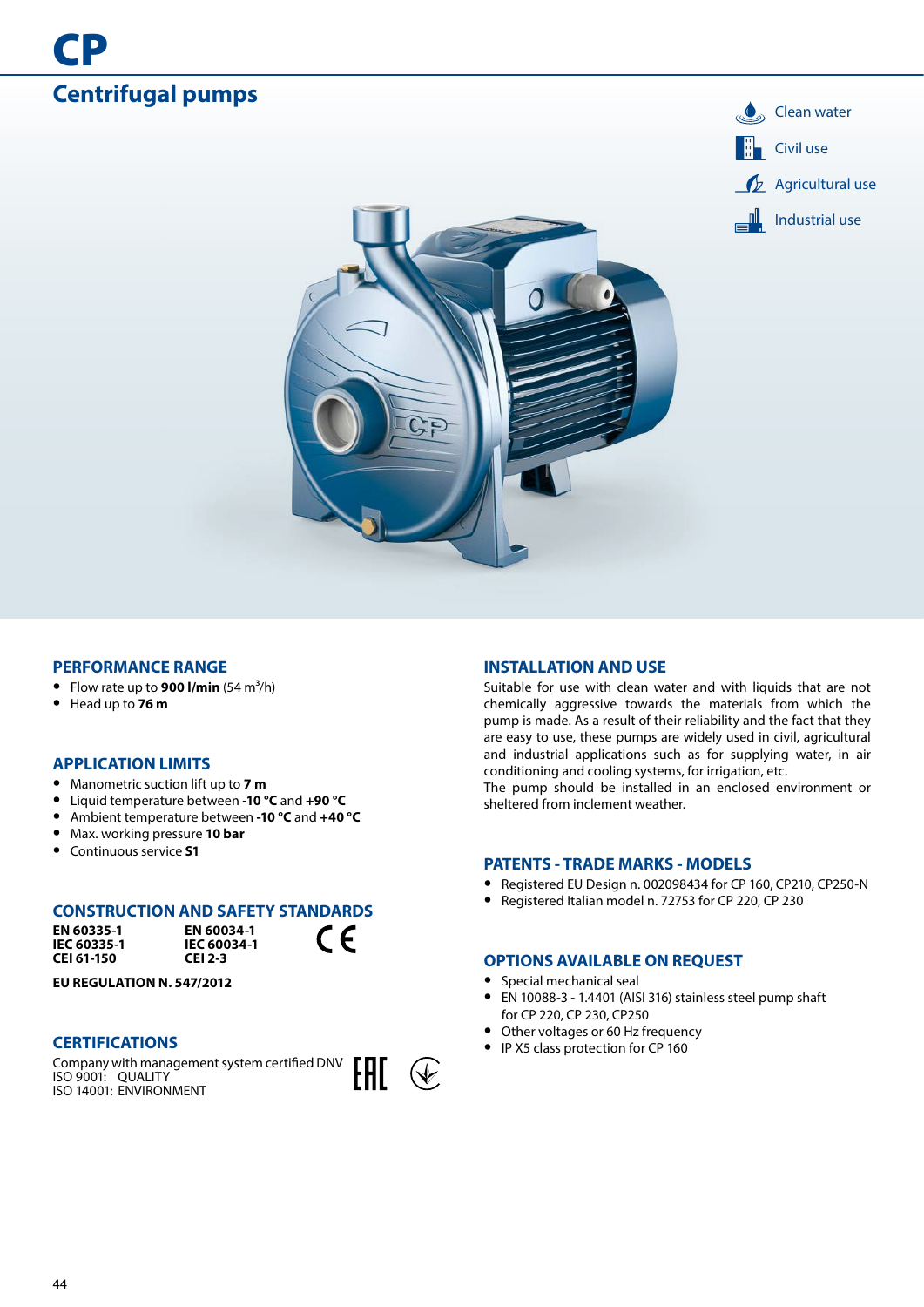

# **PERFORMANCE RANGE 50 Hz n= 2900 min-1** HS= 0 m

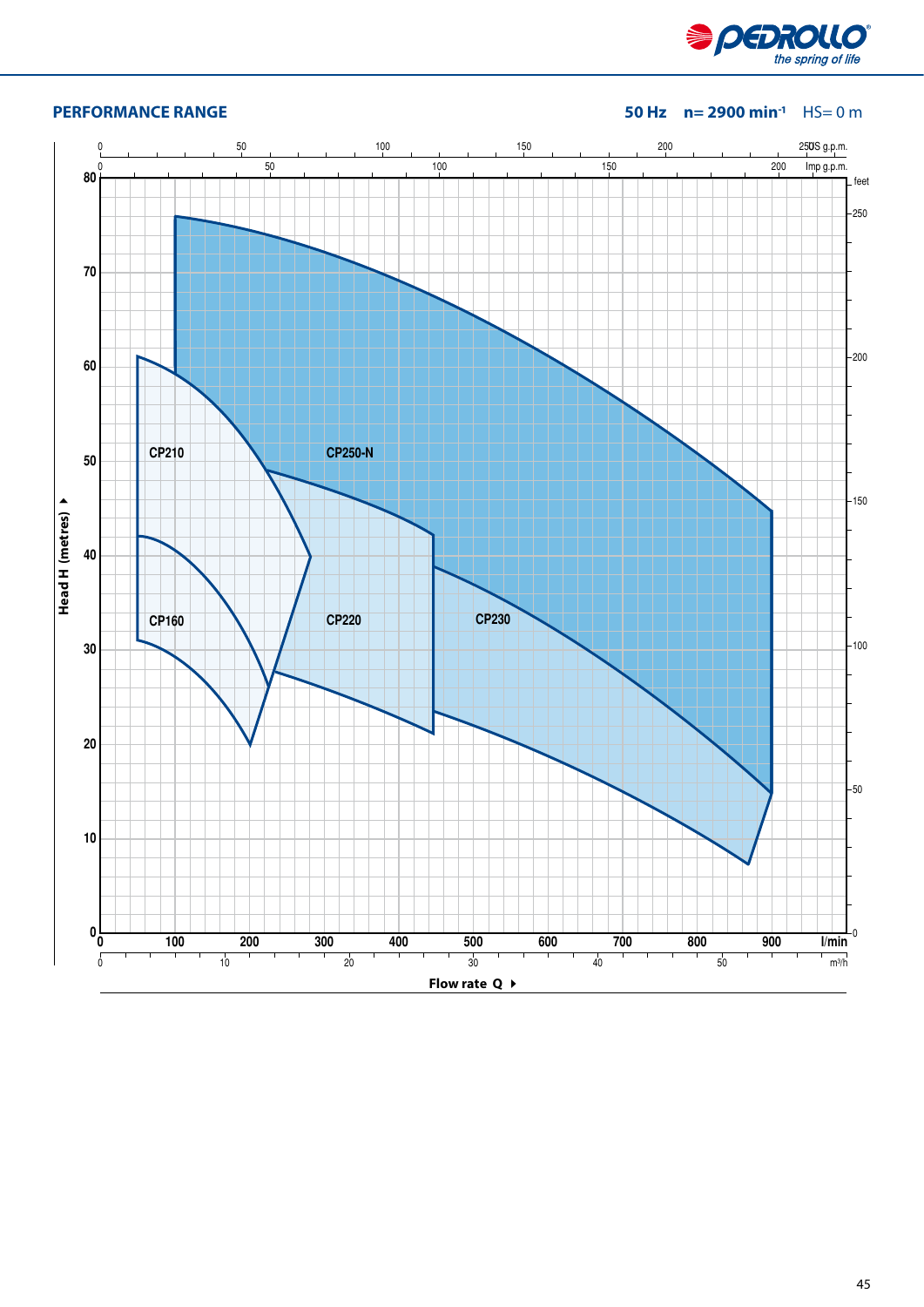# CP 160-210

# **CHARACTERISTIC CURVES AND PERFORMANCE DATA 50 Hz n= 2900 min-1** HS= 0 m



|                          | <b>MODEL</b>   |     | POWER (P2)       |                  | $m^3/h$               | 0  |      | 4.5  | 6    | 7.5  | 9    | 10.5 | 12   | 13.2 | 14.4 | 15  | 16.2 | 16.8 |
|--------------------------|----------------|-----|------------------|------------------|-----------------------|----|------|------|------|------|------|------|------|------|------|-----|------|------|
| Single-phase             | Three-phase    | kW  | <b>HP</b>        | $\blacktriangle$ | Ο<br>l/min            | 0  | 50   | 75   | 100  | 125  | 150  | 175  | 200  | 220  | 240  | 250 | 270  | 280  |
| <b>CPm 160C</b>          | <b>CP 160C</b> | 1.1 | 1.5 <sup>7</sup> | IE <sub>2</sub>  |                       | 32 | 31   | 30.5 | 29.5 | 28   | 26   | 23   | 20   |      |      |     |      |      |
| <b>CPm 160B</b>          | <b>CP 160B</b> | 1.5 | 2                |                  |                       | 37 | 36   | 35.5 | 34.5 | 33.5 | 31.5 | 29   | 26.5 | 23   |      |     |      |      |
|                          | <b>CP 160A</b> | 2.2 | 3                |                  |                       | 43 | 42   | 41.5 | 40.5 | 39.5 | 38   | 35.5 | 33   | 30   | 26   |     |      |      |
| <b>CPm 210C</b>          | <b>CP 210C</b> | 2.2 | 3                | IE3              | H metres <sup>-</sup> | 46 | 45.5 | 44.5 | 43.5 | 42   | 40   | 37.5 | 34.5 | 32   | 28.5 | 27  |      |      |
| $\rightarrow$            | <b>CP 210B</b> | 3   | 4                |                  |                       | 54 | 53   | 52   | 51   | 49.5 | 48   | 45.5 | 43   | 40   | 38.5 | 37  | 34   |      |
| $\overline{\phantom{0}}$ | <b>CP 210A</b> | 4   | 5.5              |                  |                       | 61 | 61   | 60   | 59   | 57.5 | 56   | 53.5 | 51   | 49   | 46.5 | 45  | 42   | 40   |

**Q** = Flow rate **H** = Total manometric head **HS** = Suction height Tolerance of characteristic curves in compliance with EN ISO 9906 Grade 3B.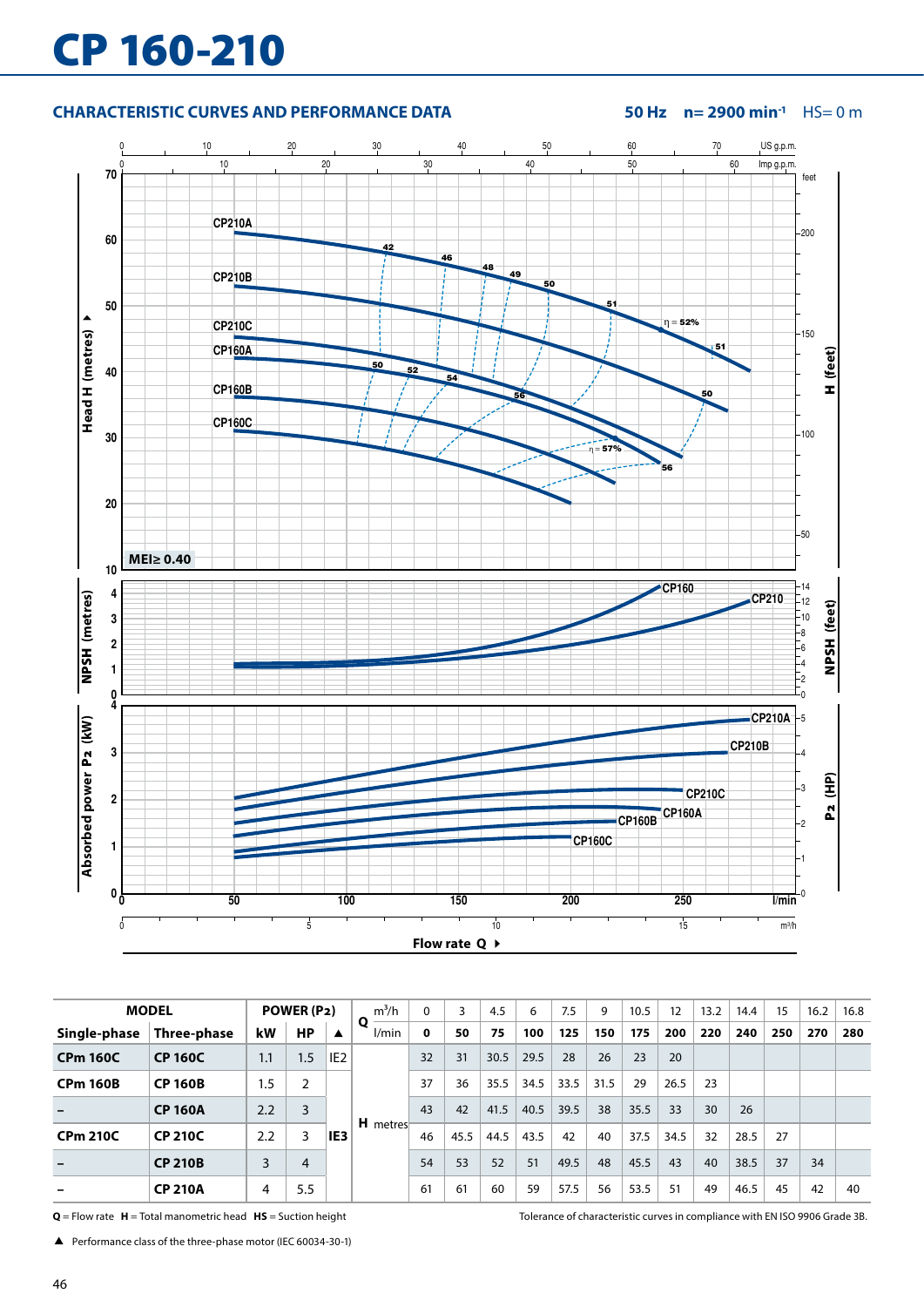# **CHARACTERISTIC CURVES AND PERFORMANCE DATA 50 Hz n= 2900 min-1** HS= 0 m



|                 | <b>MODEL</b>    |                | POWER (P2) |     | $m^3/h$<br>Ο | 0           | 3    | 6   | 12  | 18   | 24   | 27  |
|-----------------|-----------------|----------------|------------|-----|--------------|-------------|------|-----|-----|------|------|-----|
| Single-phase    | Three-phase     | kW             | <b>HP</b>  | ▲   | l/min        | $\mathbf 0$ | 50   | 100 | 200 | 300  | 400  | 450 |
| <b>CPm 220C</b> | <b>CP 220C</b>  | 2.2            | 3          |     |              | 32          | 31.5 | 31  | 30  | 28   | 24   | 21  |
|                 | <b>CP 220B</b>  | 3              | 4          | IE3 | H metres     | 38          | 37.5 | 37  | 36  | 33.5 | 29   | 25  |
|                 | <b>CP 220A</b>  | $\overline{4}$ | 5.5        |     |              | 49          | 48.5 | 48  | 46  | 43.5 | 39.5 | 36  |
|                 | <b>CP 220AH</b> | 5.5            | 7.5        |     |              | 52          | 51.5 | 51  | 49  | 47   | 44   | 42  |

**Q** = Flow rate **H** = Total manometric head **HS** = Suction height Tolerance of characteristic curves in compliance with EN ISO 9906 Grade 3B.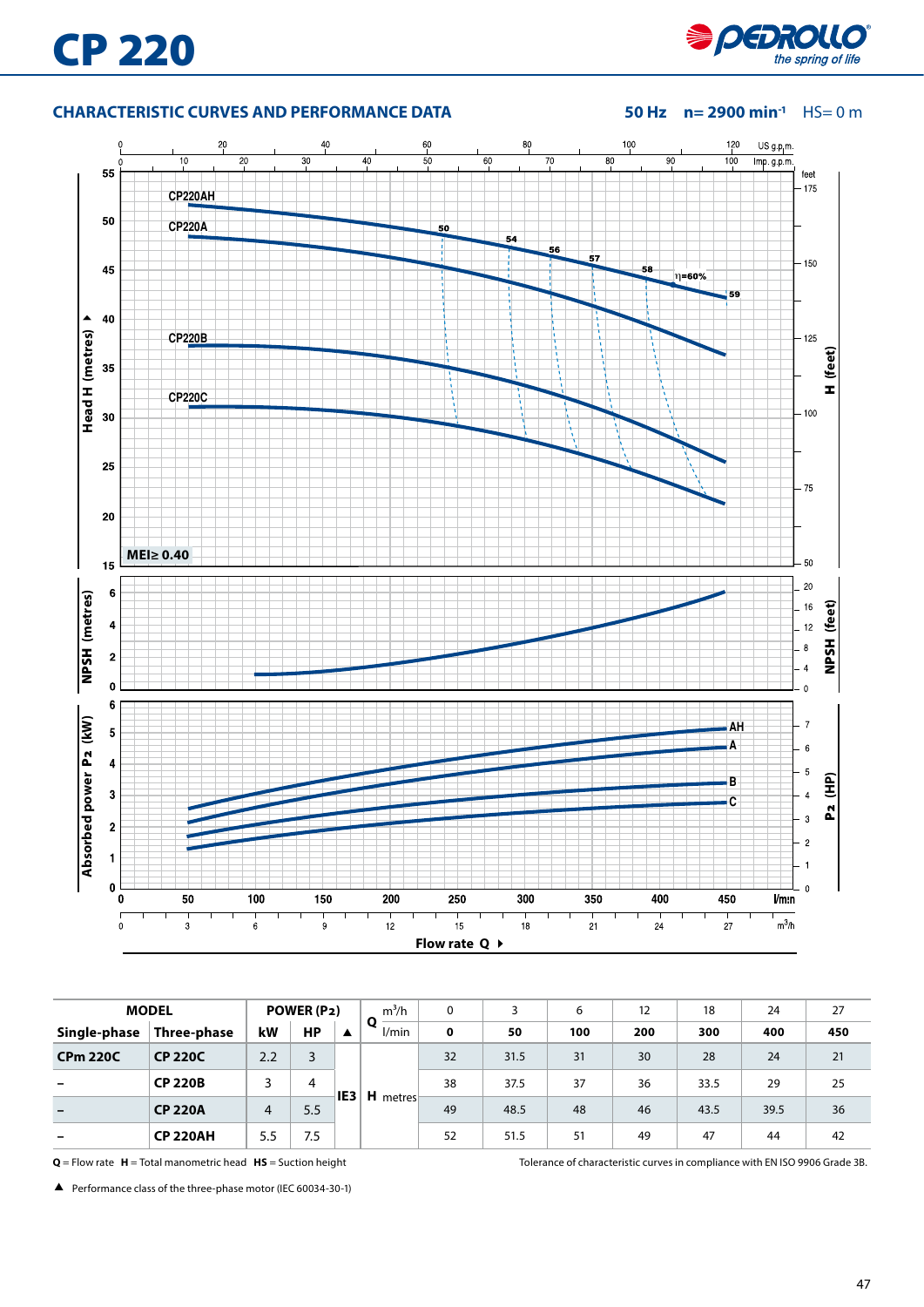# **CHARACTERISTIC CURVES AND PERFORMANCE DATA 50 Hz n= 2900 min-1** HS= 0 m



| <b>MODEL</b>   |     | POWER (P2) |     | $m^3/h$         | 0  | 6    | 12   | 18  | 24  | 30  | 36   | 42   | 48   | 51  | 54  |
|----------------|-----|------------|-----|-----------------|----|------|------|-----|-----|-----|------|------|------|-----|-----|
| Three-phase    | kW  | <b>HP</b>  | ▲   | l/min           | 0  | 100  | 200  | 300 | 400 | 500 | 600  | 700  | 800  | 850 | 900 |
| <b>CP 230C</b> | 3   | 4          |     |                 | 30 | 29.5 | 28.5 | 27  | 25  | 22  | 19.5 | 15.5 | 11.5 | 9   |     |
| <b>CP 230B</b> | 4   | 5.5        | IE3 | <b>H</b> metres | 39 | 38.5 | 38   | 36  | 34  | 31  | 28   | 24   | 18.5 | 15  | 13  |
| <b>CP 230A</b> | 5.5 | 7.5        |     |                 | 46 | 45.5 | 44.5 | 42  | 40  | 37  | 32.5 | 27.5 | 21.5 | 18  | 15  |

**Q** = Flow rate **H** = Total manometric head **HS** = Suction height Tolerance of characteristic curves in compliance with EN ISO 9906 Grade 3B.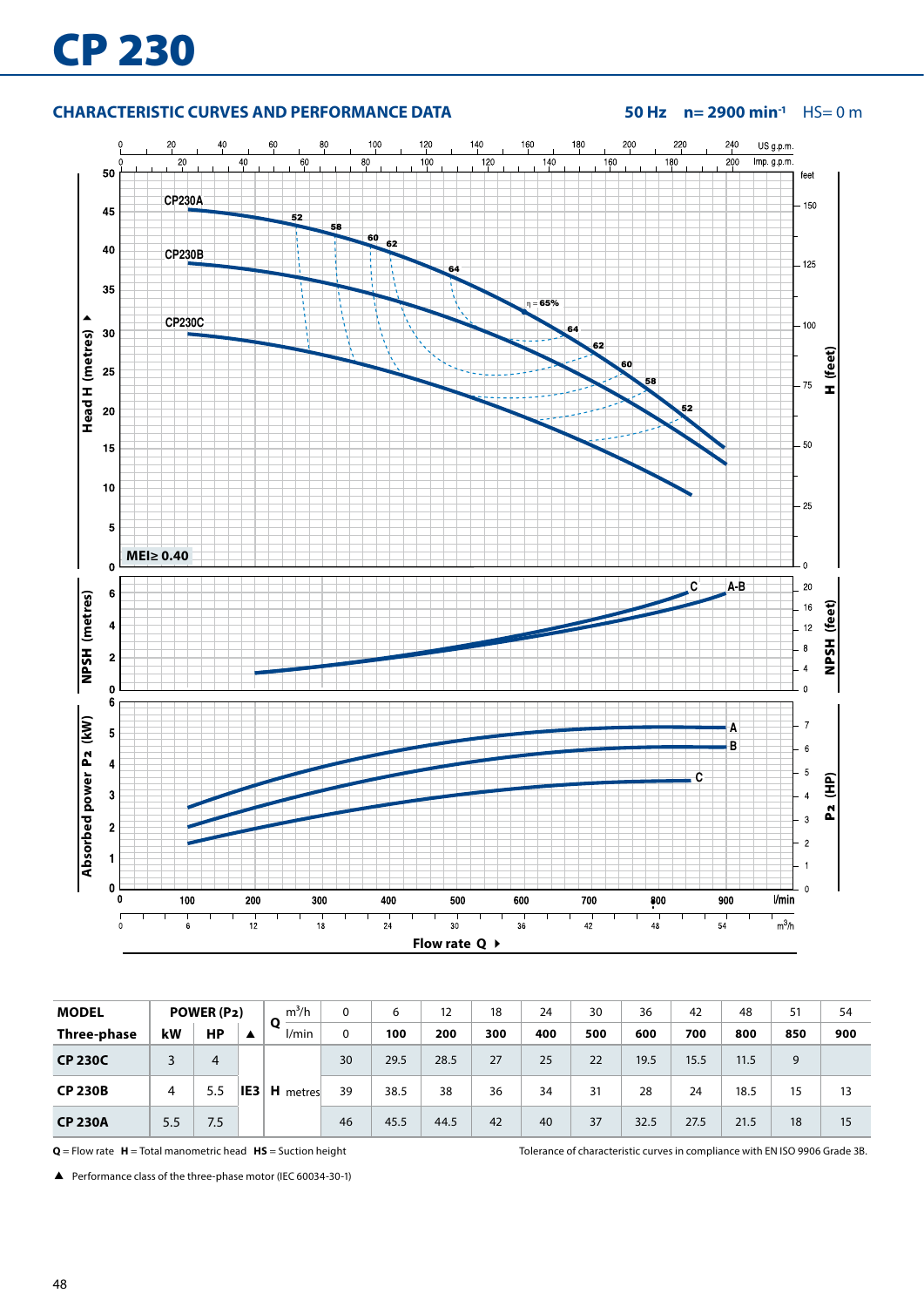

## **CHARACTERISTIC CURVES AND PERFORMANCE DATA 50 Hz n= 2900 min-1** HS= 0 m



| <b>MODEL</b>     |     | POWER (P2)      |                 | $m^3/h$     |      |      | 12   | 18   | 24   | 30   | 36   | 42   | 48   | 54   |
|------------------|-----|-----------------|-----------------|-------------|------|------|------|------|------|------|------|------|------|------|
| Three-phase      | kW  | НP              |                 | О<br>l/min  | 0    | 100  | 200  | 300  | 400  | 500  | 600  | 700  | 800  | 900  |
| <b>CP 250B-N</b> | 7.5 | 10 <sup>°</sup> |                 |             | 57   | 57.4 | 56.8 | 54.8 | 52   | 48.4 | 44.1 | 38.8 | 31.3 |      |
| <b>CP 250A-N</b> |     | 15              | IE <sub>3</sub> | н<br>metres | 76.1 | 76   | 74.9 | 73.2 | 70.7 | 67.3 | 63   | 58.  | 52.7 | 45.2 |

**Q** = Flow rate **H** = Total manometric head **HS** = Suction height Tolerance of characteristic curves in compliance with EN ISO 9906 Grade 3B.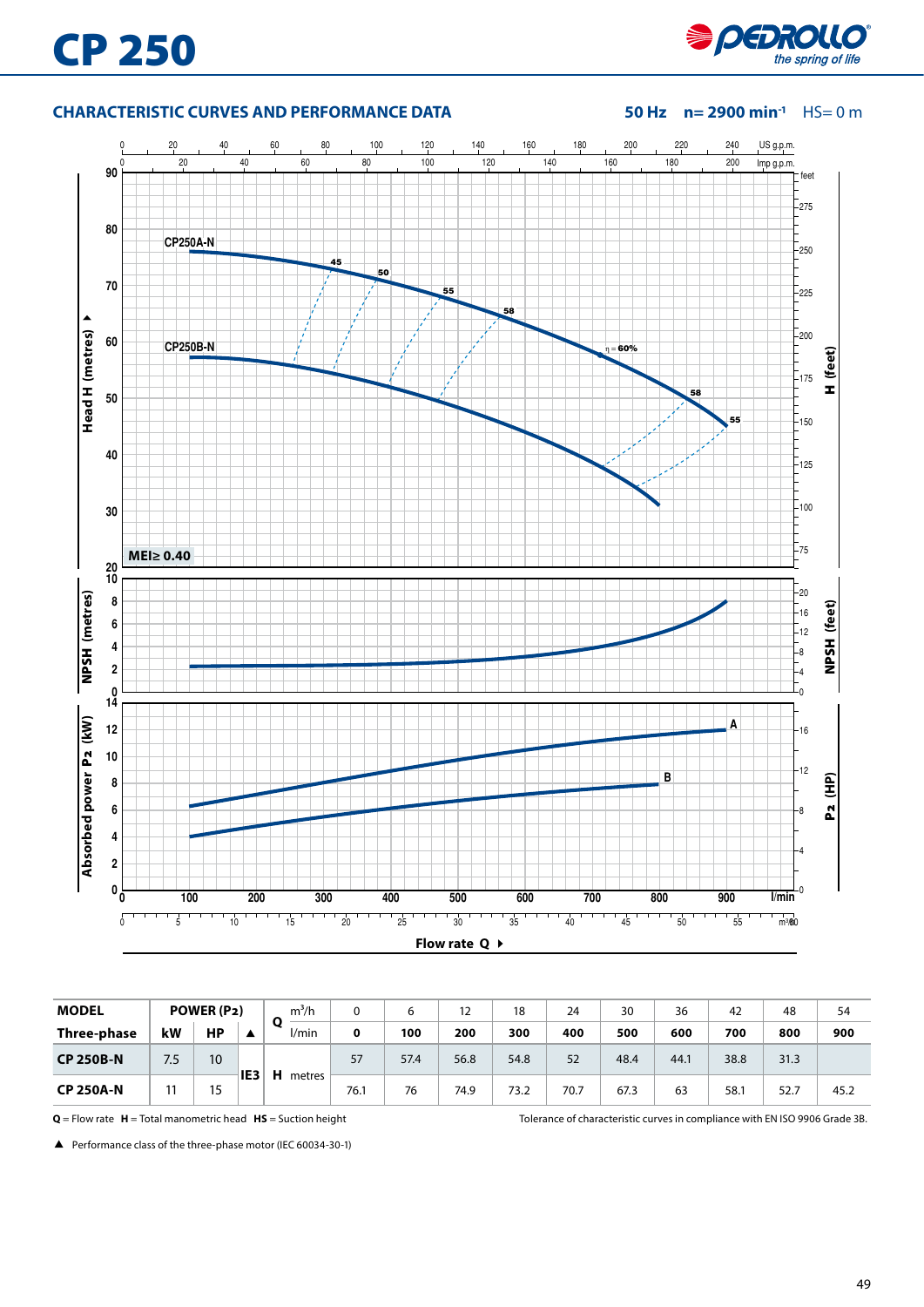# CP 160-210

# **POS. COMPONENT CONSTRUCTION CHARACTERISTICS**

**1 PUMP BODY** Cast iron complete with threaded ports in compliance with ISO 228/1

| $\overline{2}$ | <b>BODY BACKPLATE</b> | Cast iron                           |
|----------------|-----------------------|-------------------------------------|
|                | <b>IMPELLER</b>       | <b>Brass</b>                        |
| л              | <b>MOTOR SHAFT</b>    | Stainless steel EN 10088-3 - 1.4104 |

| <b>MECHANICAL SEAL</b> | Pump          | Seal         | Shaft             |                 | Materials       |            |  |
|------------------------|---------------|--------------|-------------------|-----------------|-----------------|------------|--|
|                        | Model         | Model        | Diameter          | Stationary ring | Rotational ring | Elastomer  |  |
|                        | <b>CP 160</b> | <b>FN-18</b> | $\emptyset$ 18 mm | Graphite        | Ceramic         | <b>NBR</b> |  |
|                        | <b>CP 210</b> | <b>FN-24</b> | $\emptyset$ 24 mm | Graphite        | Ceramic         | <b>NBR</b> |  |
|                        |               |              |                   |                 |                 |            |  |

| <b>BEARINGS</b> | Pump   | Model                  |
|-----------------|--------|------------------------|
|                 | CP 160 | 6204 ZZ / 6204 ZZ      |
|                 | CP 210 | 6206 ZZ - C3 / 6205 ZZ |
|                 |        |                        |

| <b>CAPACITOR</b> | Pump            | Capacitance                  |                             |
|------------------|-----------------|------------------------------|-----------------------------|
|                  | Single-phase    | (230 V or 240 V)             | (110 V)                     |
|                  | <b>CPm 160C</b> | <b>31.5</b> $\mu$ F - 450 VL | 60 $\mu$ F - 250 VL         |
|                  | <b>CPm 160B</b> | <b>45</b> µF - 450 VL        | $80 \mu F - 250 \text{ VL}$ |
|                  | <b>CPm 210C</b> | <b>70</b> $\mu$ F - 450 VL   | $\overline{\phantom{a}}$    |

**8 ELECTRIC MOTOR CPm**: single-phase 220-230 V - 50 Hz with thermal overload protector incorporated into the winding (up to 1.5 kW).

**CP**: three-phase 230/400 V - 50 Hz.

➠ **The three-phase pumps are fitted with high performance motors in class IE3 (IEC 60034-30-1)**

– Insulation: class F

– Protection: IP X4

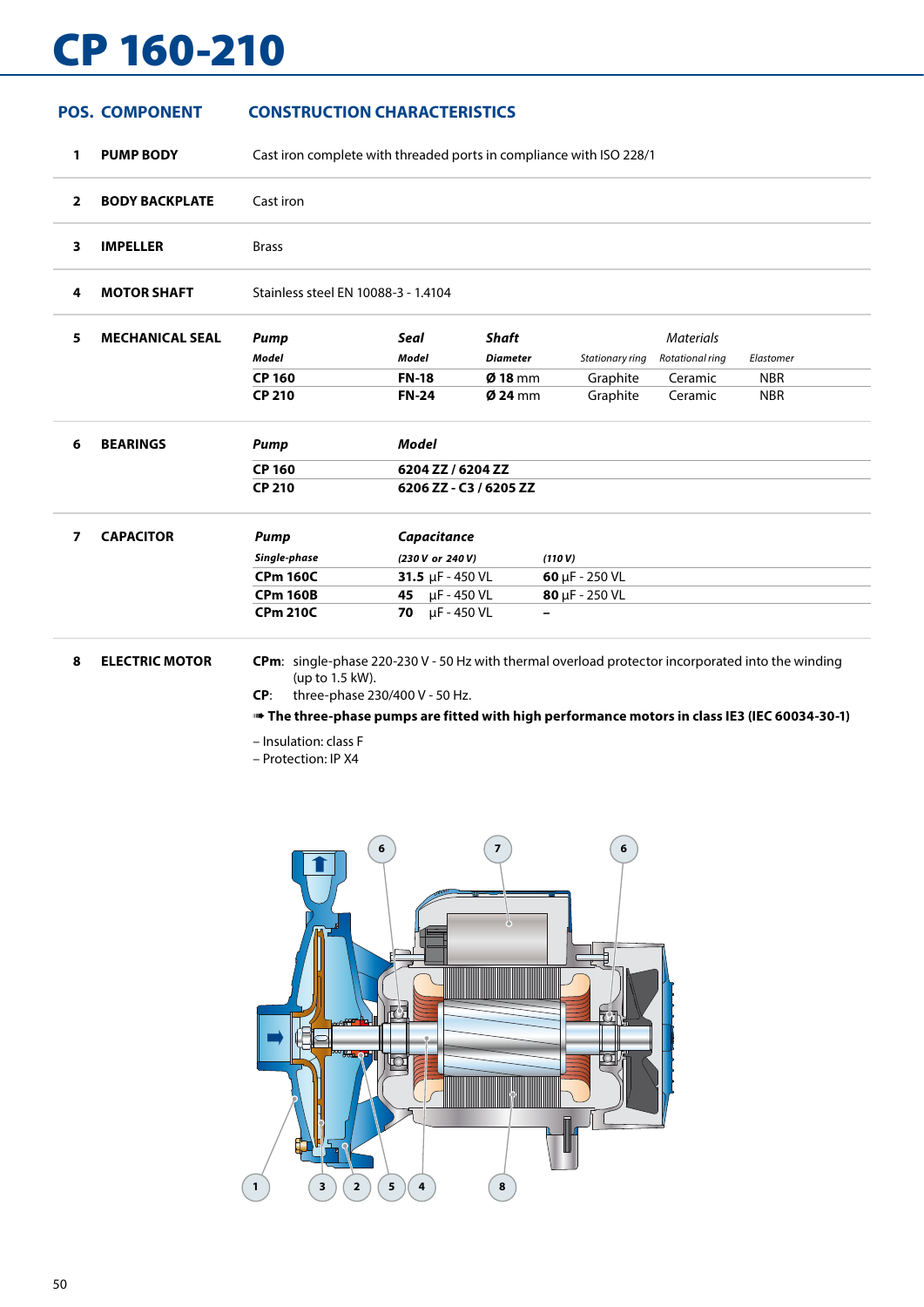

# **DIMENSIONS AND WEIGHT**





 $\ddot{\phantom{a}}$ 

|                 | <b>MODEL</b>   |                 | <b>PORTS</b>    | <b>DIMENSIONS mm</b> |     |     |     |     |     |     |      |    |                          | kg      |  |
|-----------------|----------------|-----------------|-----------------|----------------------|-----|-----|-----|-----|-----|-----|------|----|--------------------------|---------|--|
| Single-phase    | Three-phase    | DN <sub>1</sub> | DN <sub>2</sub> | a                    | f   | h   | h1  | h2  | n   | n1  | w    | s  | ∼                        | $3\sim$ |  |
| <b>CPm 160C</b> | <b>CP 160C</b> |                 |                 |                      |     |     |     |     |     |     |      |    | 19.7                     | 17.7    |  |
| <b>CPm 160B</b> | <b>CP 160B</b> |                 |                 | 54                   | 373 | 260 | 110 | 150 | 207 | 165 | 44.5 | 11 | 21.0                     | 21.0    |  |
|                 | <b>CP 160A</b> |                 | 1 <sup>''</sup> |                      | 393 |     |     |     |     |     |      |    | -                        | 23.8    |  |
| <b>CPm 210C</b> | <b>CP 210C</b> | $1\frac{1}{2}$  |                 | 60                   | 402 | 305 | 125 |     |     |     |      |    | 26.0                     | 27.5    |  |
|                 | <b>CP 210B</b> |                 |                 |                      |     |     |     | 180 | 252 | 210 | 39.5 | 11 | $\overline{\phantom{0}}$ | 30.0    |  |
|                 | <b>CP 210A</b> |                 |                 |                      |     |     |     |     |     |     |      |    | -                        | 32.0    |  |

## **ABSORPTION**

| <b>MODEL</b>    |       | <b>VOLTAGE</b> |       |
|-----------------|-------|----------------|-------|
| Single-phase    | 230 V | 240 V          | 110 V |
| <b>CPm 160C</b> | 8.6A  | 7.8A           | 17.2A |
| <b>CPm 160B</b> | 10.3A | 9.8A           | 20.6A |
| <b>CPm 210C</b> | 13.0A | 12.7A          |       |

| <b>MODEL</b>   |       |       |       | <b>VOLTAGE</b>    |       |       |
|----------------|-------|-------|-------|-------------------|-------|-------|
| Three-phase    | 230 V | 400 V | 690 V | 240 V             | 415 V | 720 V |
| <b>CP 160C</b> | 5.7 A | 3.3A  | 1.9 A | 5.2A              | 3.0A  | 1.7A  |
| <b>CP 160B</b> | 7.3A  | 4.2 A | 2.4A  | 6.7 A             | 3.9A  | 2.3A  |
| <b>CP 160A</b> | 8.9 A | 5.1 A | 3.0 A | <b>8.3 A</b>      | 4.8 A | 2.8A  |
| <b>CP 210C</b> | 9.2A  | 5.3A  | 3.1A  | 8.8 A             | 5.1A  | 2.9A  |
| <b>CP 210B</b> | 11.2A | 6.5A  | 3.8A  | 10.8 <sub>A</sub> | 6.2A  | 3.6A  |
| <b>CP 210A</b> | 14.8A | 8.5 A | 4.9 A | 14.2A             | 8.2A  | 4.7 A |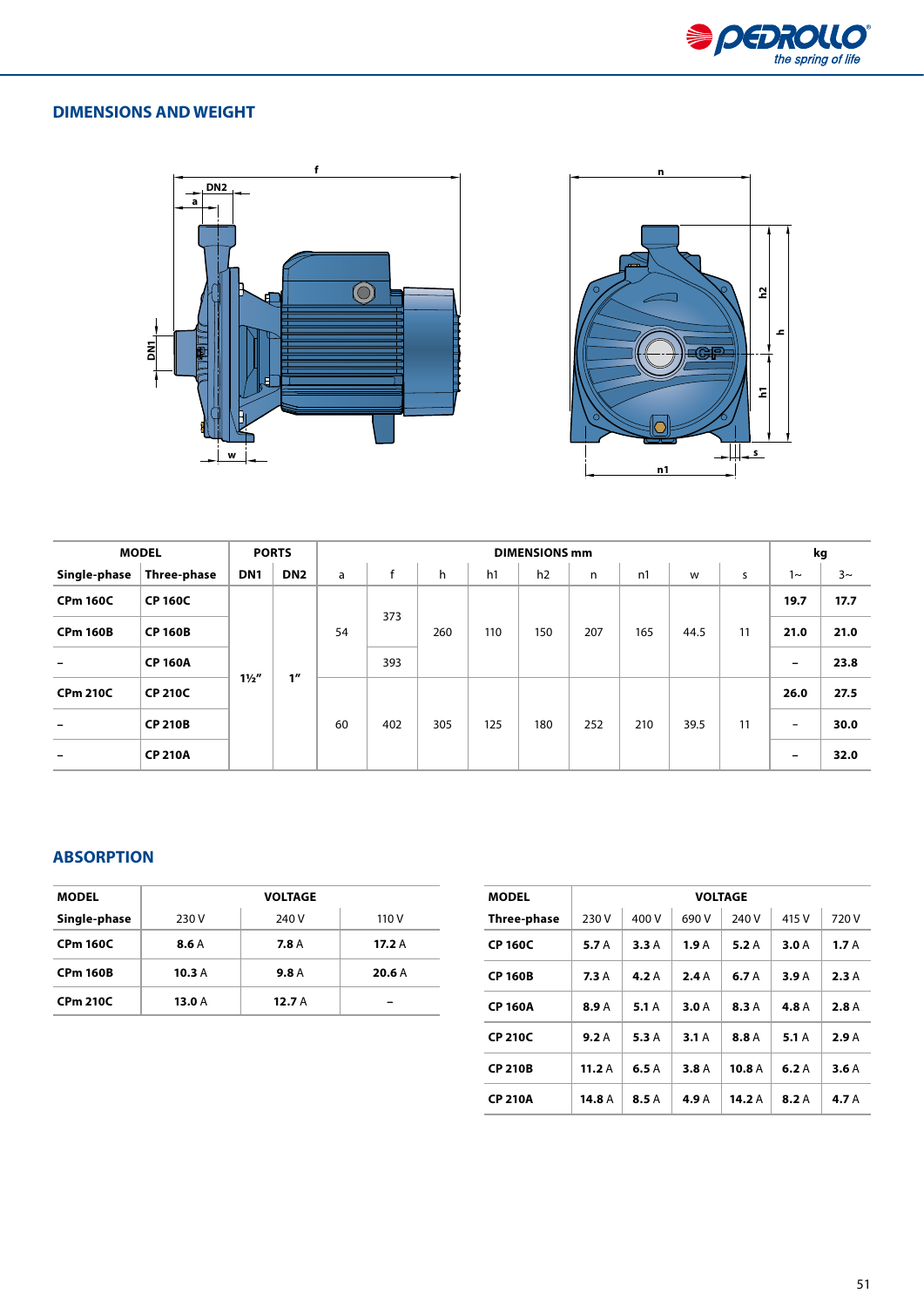# CP 220-230-250

**POS. COMPONENT CONSTRUCTION CHARACTERISTICS**

### **1 PUMP BODY** Cast iron complete with threaded ports in compliance with ISO 228/1 **2 BODY BACKPLATE** Cast iron **3 IMPELLER** Brass for CP 220, CP 230 Cast iron for CP 250-N **4 MOTOR SHAFT** Stainless steel EN 10088-3 - 1.4104 **5 MECHANICAL SEAL** *Pump Seal Shaft Materials Model Model Diameter Stationary ring Rotational ring Elastomer* **CP 220C-B CP 230C FN-20 Ø 20** mm Graphite Ceramic NBR **CP 220A-AH CP 230B-A CP 250B-N FN-24 Ø 24** mm Graphite Ceramic NBR **CP 250A-N FN-32 NU Ø 32** mm Graphite Ceramic NBR **6 BEARINGS** *Pump Model* **CP 220C 6206 ZZ - C3 / 6204 ZZ CPm 220C CP 220B CP 230C 6206 ZZ - C3 / 6205 ZZ CP 220A-AH CP 230B-A CP 250B-N 6307 ZZ - C3 / 6206 ZZ - C3 CP 250A-N 6310 ZZ - C3 / 6308 ZZ - C3 7 CAPACITOR** *Pump Capacitance Single-phase (230 V or 240 V)* **CPm 220C 70** μF - 450 VL **8 ELECTRIC MOTOR CPm**: single-phase 220-230 V - 50 Hz. **CP**: three-phase 230/400 V - 50 Hz up to 4 kW.

400/690 V - 50 Hz from 5.5 to 11 kW.

### ➠ **The three-phase pumps are fitted with high performance motors in class IE3 (IEC 60034-30-1)**

– Insulation: class F

– Protection: IP X5